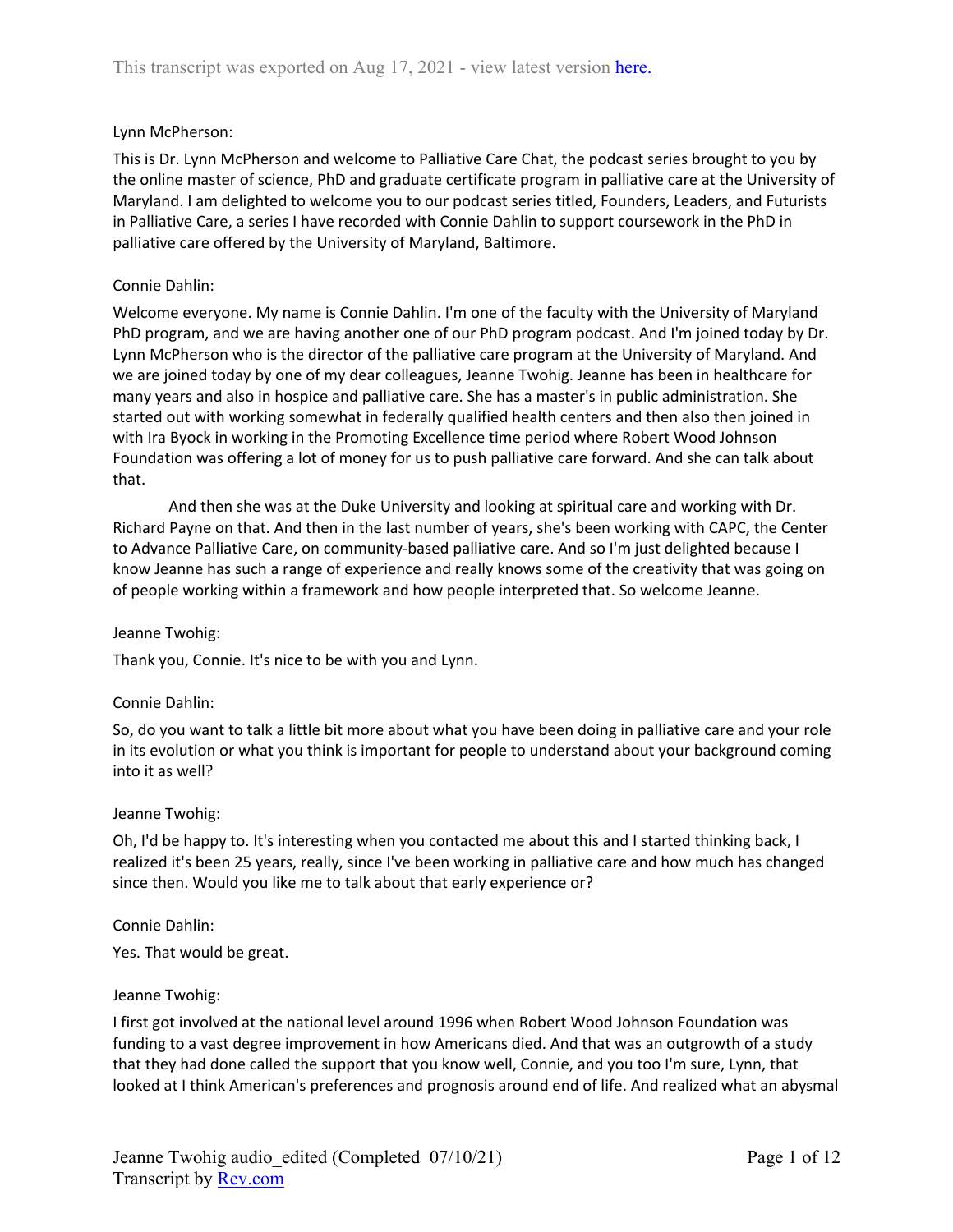environment it is for dying people in America. And that prompted the foundation to really pour a lot of resources into improving how Americans die.

And in those days, we weren't really even using the word palliative care. That initiative that I was deputy director of with Robert Wood Johnson Foundation was called Promoting Excellence in Endof-Life Care. And I think now probably we would have been calling it Promoting Excellence in palliative care, but then even that terminology wasn't as accessible to us. And the purpose of that program was to, or the language that we used at that time was take the best of hospice and move it upstream. And we wanted to take a look at how to diminish what we call the terrible choice of when someone who needed this kind of support that hospice gave, but wasn't yet ready to either have their physician sign off that they were actively dying or they themselves were not in that place.

So it put folks in the position of they had to give up curative treatment in order to get hospice. So the movement at the time that has now become the palliative care movement is the how to think about and demonstrate the ability to provide concurrently the best of what hospice had to offer for folks who were not ready or appropriate for hospice. So that goes back 25 years. At this point, it was a little shocking to me when I did the math last night when I was thinking about our podcast and thought, "Well, where did those years ago?"

So at any rate we, we learned a lot than those were demonstration projects that Robert Wood Johnson was funding for Promoting Excellence. And the demonstration projects were testing models of delivering care. And they were in everything from academic medical centers, cancer centers to truly push frontier Alaska and all points in between, looking at either special populations or certain diseases or certain venues of care prisons. For example, another project was with the seriously and persistently mentally ill. So, a complete patchwork of types of patients but all with that one intent of how do we get the needed care, right care at the right time to these folks? So, that's for me where it started, my work with looking nationally.

# Connie Dahlin:

No, and I think though it was so formative Jeanne because I ... So I realized that my own library is like an archive because I have all the reports, the originals that came out of Promoting Excellence. So for our students to know that there was something on ALS, there was something on kidney disease. I think the work that was done on mental illness I think was with Dr. Fody here in Massachusetts and nothing has been done since then, right, it was so important. And really thinking about what does it mean. We take for granted that we've moved into different populations, but I think what you're speaking to is that the model was so cancer based that Promoting Excellence was really saying, "We've got to move a different way with that."

#### Jeanne Twohig:

That's exactly right. What we spend at 22 projects to demonstrate in, as I said, a variety of venues, a variety of geographic areas, et cetera, and then we did in addition to that, that were specific to ICU's. That was around the first time I met you-

Connie Dahlin:

Yes.

Jeanne Twohig: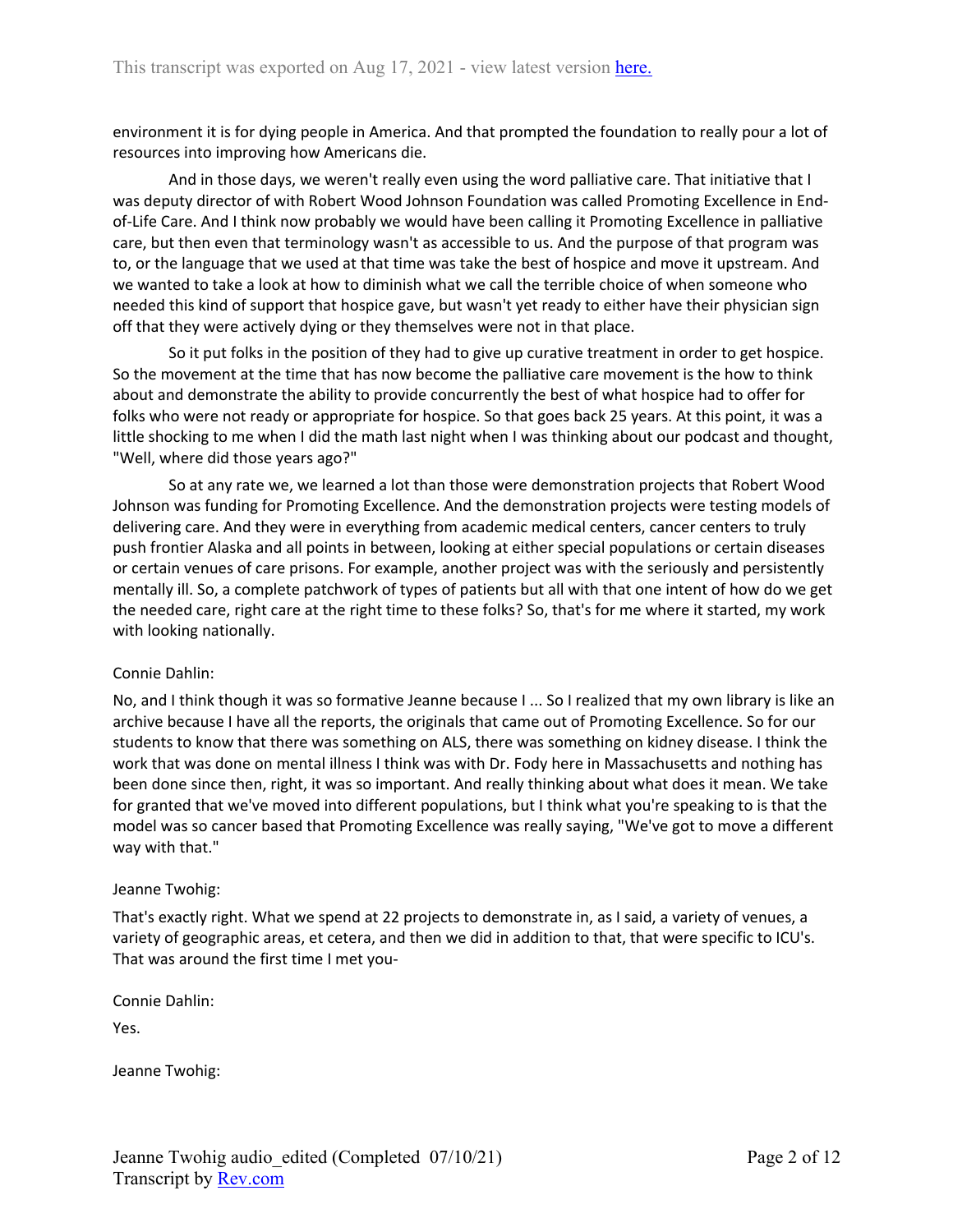... when you were with Mass General. And then we also did several pediatric projects. Then we also did eight different work groups. And that's what you were alluding to, AIDS, end-stage renal disease, a whole variety of surgery, American college of surgeons. And what those work groups did was pulled together leaders in that particular segment of healthcare and had them chart a course forward. And it resulted in tremendous policy change and just a new vision for what can happen outside or beyond the scope of just what how cancer patients could benefit. And I think that what happened then was all of those demonstration projects were written up in individual articles in this big series in Journal of Palliative Medicine, and that helped get word out to the field. And again, it started to create this vision of something can be done and with at least a framework of what program design could look like. And here we are all these years later still working on a community-based palliative care program design and what makes for sustainable programs. So it's been a journey.

# Connie Dahlin:

And so for our students, Jeanne and I actually have worked together on helping programs start this. And I think the elements of program design, whether it's inpatient or community have really come together with what you've heard various speakers talk about, that you can have the passion, which is really important and you can have the clinical expertise, but you've got to have in place a business model for sustainability. And so you have to have the heart and the dollar sign together to do this. And so Jeanne has really been really helpful in helping programs understand that if you don't do that, you won't survive, or if you skip the needs assessment, it will come back to haunt you because you will still have to do it. So I think that those are things that for our students wherever you go, and you're going to start an initiative, the principals of a needs assessment, you have to do, whether it's a palliative care program per se or whether it's starting some sort of education project or whatever. Because if you miss that step, it really decreases the probability that you will be successful.

# Jeanne Twohig:

The other thing that as I think back about it, that Promoting Excellence in end of life care did as a national opposite of the Robert Wood Johnson Foundation. And at that time, and we can talk more about the context of what was happening in the late 90s, but at the time, RWJ also funded three other national offices. One was located at the Midwest bioethics center in Kansas city. It's called the Community-State Partnership to Improve-End-of-Life Care. And that pulled together coalitions to think about community and how communities and state policy could come together. Another one was called Last Acts, and that was more communication oriented, like how can we as a country think about how we communicate around this thing that nobody wants to talk about, death and dying? And White people shy away from when they hear the word hospice, how do people even understand what the word palliative care means? And so at any rate, Last Acts was a communication effort. That was extremely successful. And then the fourth national office that RWJ had at the time was the Center to Advance Palliative Care, where you and I continue on as consultants.

But one of the things that my office did and I would intend that each of those national program offices learned in these early days was the importance of cultivating leadership. At the time, the field of palliative care was so young that almost everybody was an emerging leader. And now some of those folks that were emerging then with support from philanthropy and also support with tribe building, folks were able to come together, share knowledge, gain momentum, gain traction, and grow a field by virtue of how they learned to lead. And I think this whole idea of palliative care leadership is something that is as important today as it was then as the field has grown.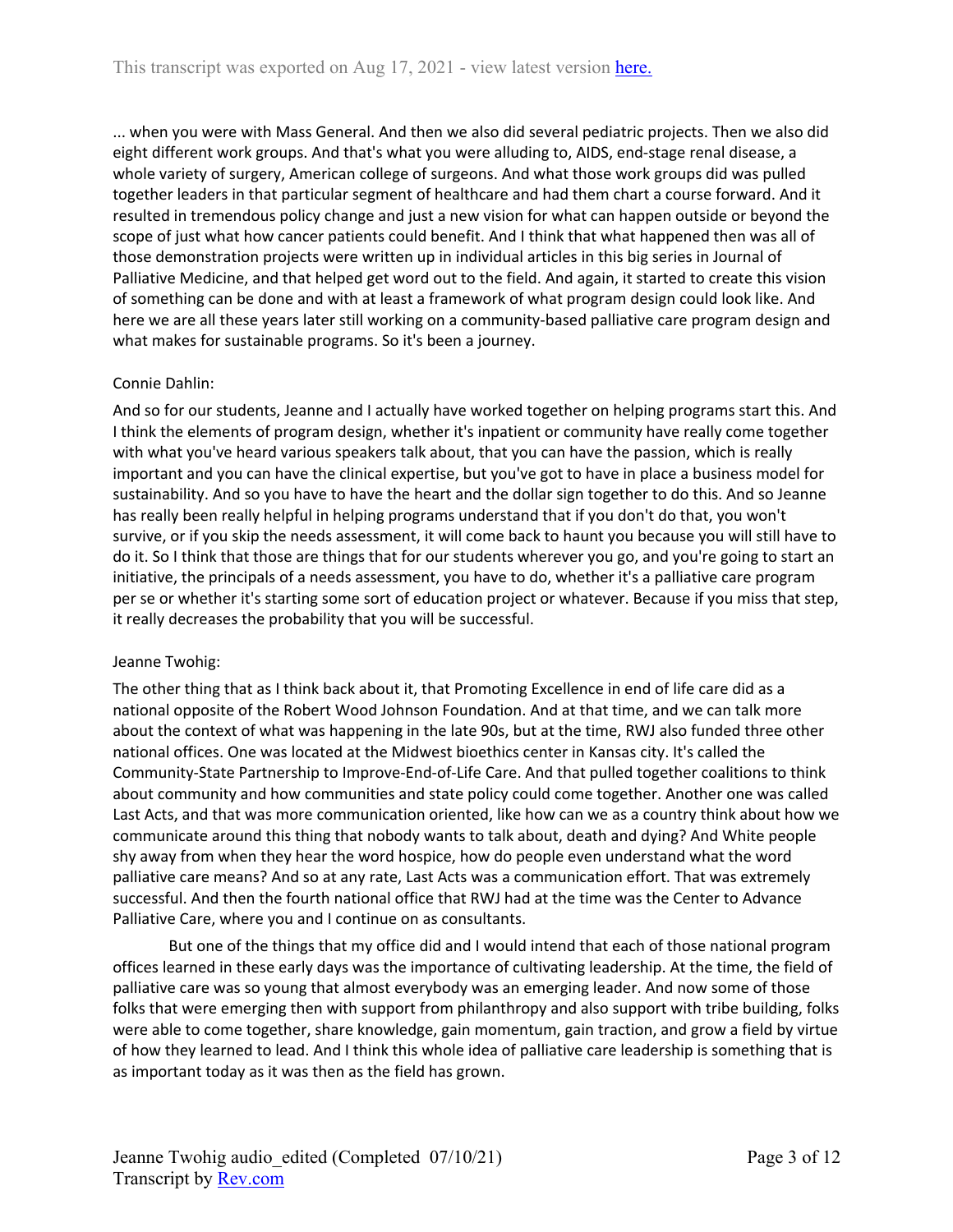# Connie Dahlin:

And that's what we think that a lot of our students, they are going to be leaders. They're stepping into this. This is a PhD. Just by coming into this, you're stepping into something new, right, and so you have to be brave and taking a risk to step into a new program. But we know that we want them to be leaders, but we also know that they were adults. And so they have to think about where they want to lead, right, what's the interest they're going to have the passion about? I think that's all really important.

So I think it was interesting because all of us ... I remember being of that and working on the palliative care in the critical care unit. And that was a really interesting time. I think now we take it for granted, particularly with COVID, about how much palliative care has been in the ICU, but that it was a big shift of getting that attention. So when I think about when the Robert Wood Johnson shifted their focus from palliative care, I think that was hard for a lot of us because it had been so successful and it was really a way of bringing together the community. What are your thoughts about when that shifted and then what you decided to do next, did you sort of feel like the field had enough groundwork from Promoting Excellence that there was places for people to grow or what were your thoughts at that time?

# Jeanne Twohig:

Well, it's interesting because I had to learn that foundations have lifespans for their initiatives. And surely we all would have wished that that level of support would have continued longer. But RWJ invested many years and many, many, many millions of dollars in a very profound strategy to improve end of life. And at some point, because the issues throughout healthcare are so many, any foundation needs to turn its attention to other issues. And so their idea was they had well seeded the landscape and then it's time for what will grow to grow. Because sustainability and proving the value to other stakeholders beyond a foundation is critically important. So I think for all of us at that time, there was that, holy smoke, RWJ is coming to the end of its philanthropy in end of life care, will the field crumble?

Well, no, it didn't. And I think because of a lot of reasons. One was all the work that had been done over that maybe 10, 12 year span of time, but also because of this whole idea about creating leaders and those leaders could carry forth. And also because part of RWJ strategy involved research and so there was good data to draw upon, which helped with sustainability of programs or helped to give programs a way to show their value to their stakeholders. So there was research. The other thing that had happened in the course of time was there was a tremendous effort to change how medical schools were teaching about end of life. And remarkable changes had been made in medical schools, nursing schools, fellowship programs, in all of this. And so there was a greater knowledge base, a more broad knowledge base and a greater awareness to carry the movement forward. And other funders did step in as well.

So I think that it was validating to see that things didn't crumble then. And some of the things that really were impressive that happened over time that built this into a sustainable movement were things like palliative care becoming a medical sub-specialty. That's huge, absolutely huge. Other things that happened in the course of those years was the creation of the American Academy of Hospice and Palliative Medicine. That started as just a small cluster of leaders. Now, I don't even know the number of how many members that has. And each national hospice organization formed and then expanded into an HPCO, National Hospice and Palliative Care Organization. The Institute of Medicine came out with Approaching Death which was an expose in some ways about how Americans were dying. So, a lot happened. Another main thing that happened in that period was the release of the first national consensus project on quality guidelines for palliative care in 2004. Do I have that right, Connie?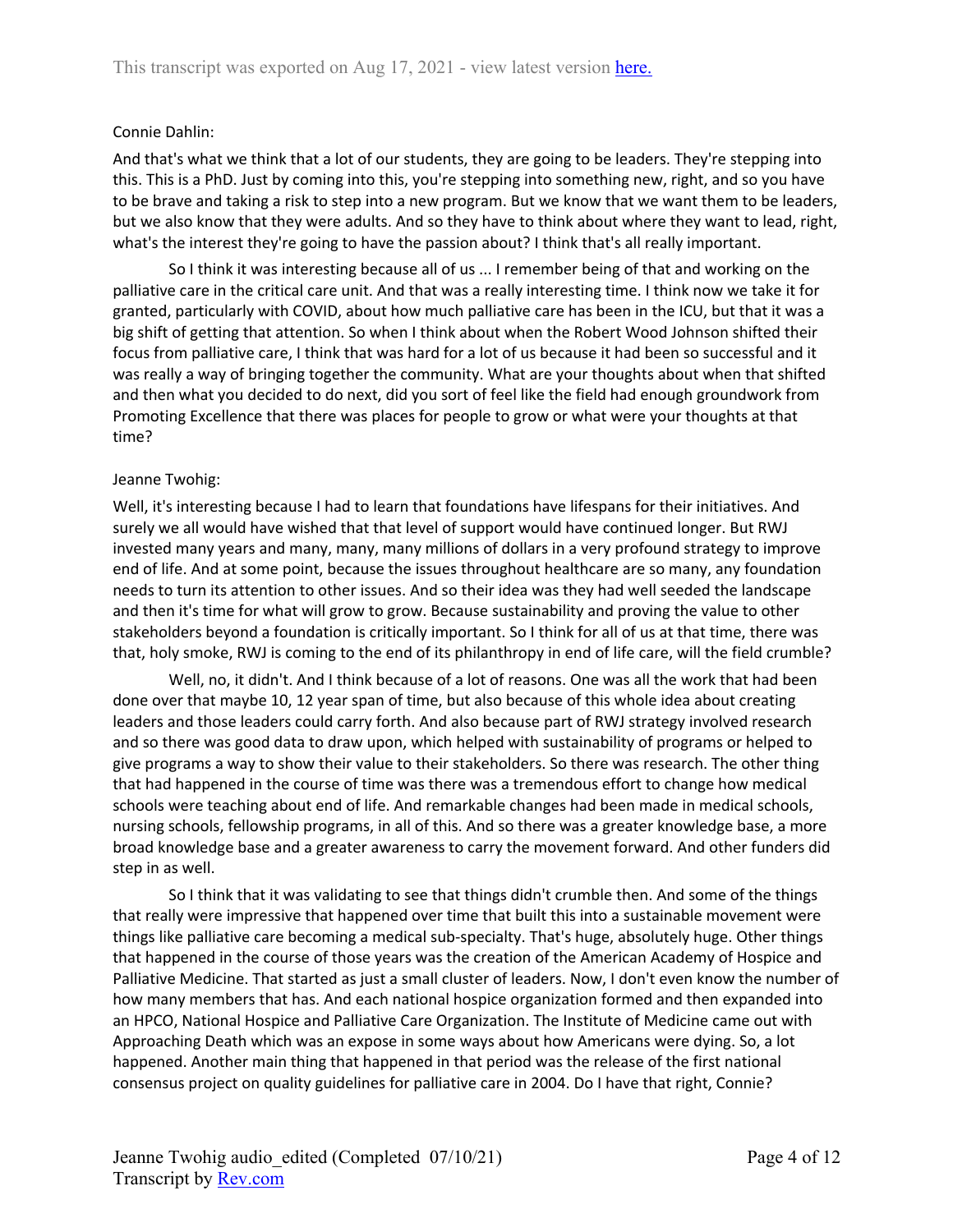# Connie Dahlin:

Yes, you do. You know the exact date.

# Jeanne Twohig:

But things like that that were establishing standards and making this amorphous thing called palliative care into a reality as real as being a medical sub-specialty, as real as having national guidelines, as real as having professional organizations that are advancing the cause. So yes, it was difficult when RWJ lessened their philanthropic support, but the field was primed.

# Connie Dahlin:

Well, I think you gave several lessons to the students. One is, if you're going to be in palliative care, you need to understand funders. So it could be insurers who are going to pay, but also philanthropy and understanding foundations. And that when you're going to approach foundations, that it's going to be time limited. They're wanting you to get something solid so that you have a basis to continue, right, so I think there's that. And then I think you're right. There were so many pieces to that of the different organizations. I can speak to working on the consensus guidelines, and in my own experience of even, since I did the references for the first edition, what we had as evidence. I was pulling from all types of stuff because we didn't have anything really in palliative care. And by the third edition which I edited, I could take from all of the palliative care because in over the course of those 10 years, we'd developed a base.

So you speak to the different parts about growing up as an entity. And I think people understanding that hospices 60 years old or so, it depends on whether you decide the 70s or the 80s when the benefit. And palliative care as a recognition of a specialty has really only been in the last 10 or 15, 20 years. And so unlike other specialties ... Well, I guess there are ... Addiction medicine is probably coming into its own. So there are specialties, but those take a while to get established, right, and palliative care has moved into that.

What are some of the other things like ... So, you Promoting Excellence closed, you did a great job of tying up all that. I remember all the reports that came out of the summaries and things like that. I'm sure that that was interesting because you've gotten to work with Dr. Byock who everybody knows had been quite a leader and coming out of emergency medicine, but doing all that. And then you jumped into a different space. And so what was that like for you? Because you saw this change. And then as a leader in palliative care, you were having to choose about where you were going to support next from this administrative place.

# Jeanne Twohig:

Yeah. Well, life is such a serendipitous thing. I first met Ira Byock when I ran the community health center in Missoula where I live, Montana. We had a lot of community physicians who served as volunteers and would do different clinic hours for us. And Ira was one of those. And that's how I first got to know him, in a completely different capacity and actually before he was such a national figure in all of this. And then he was really starting to devote his professional career to understanding and serving Americans at the end of life. And he had a real strong community focus. In fact, he started this thing called the Missoula Demonstration Project, which is another important piece of the history of all of this. And MDP as we called it, it later became known as the Life Center Institute, but that looked at the community, in this case, Missoula, Montana as a laboratory for how a community can think about end of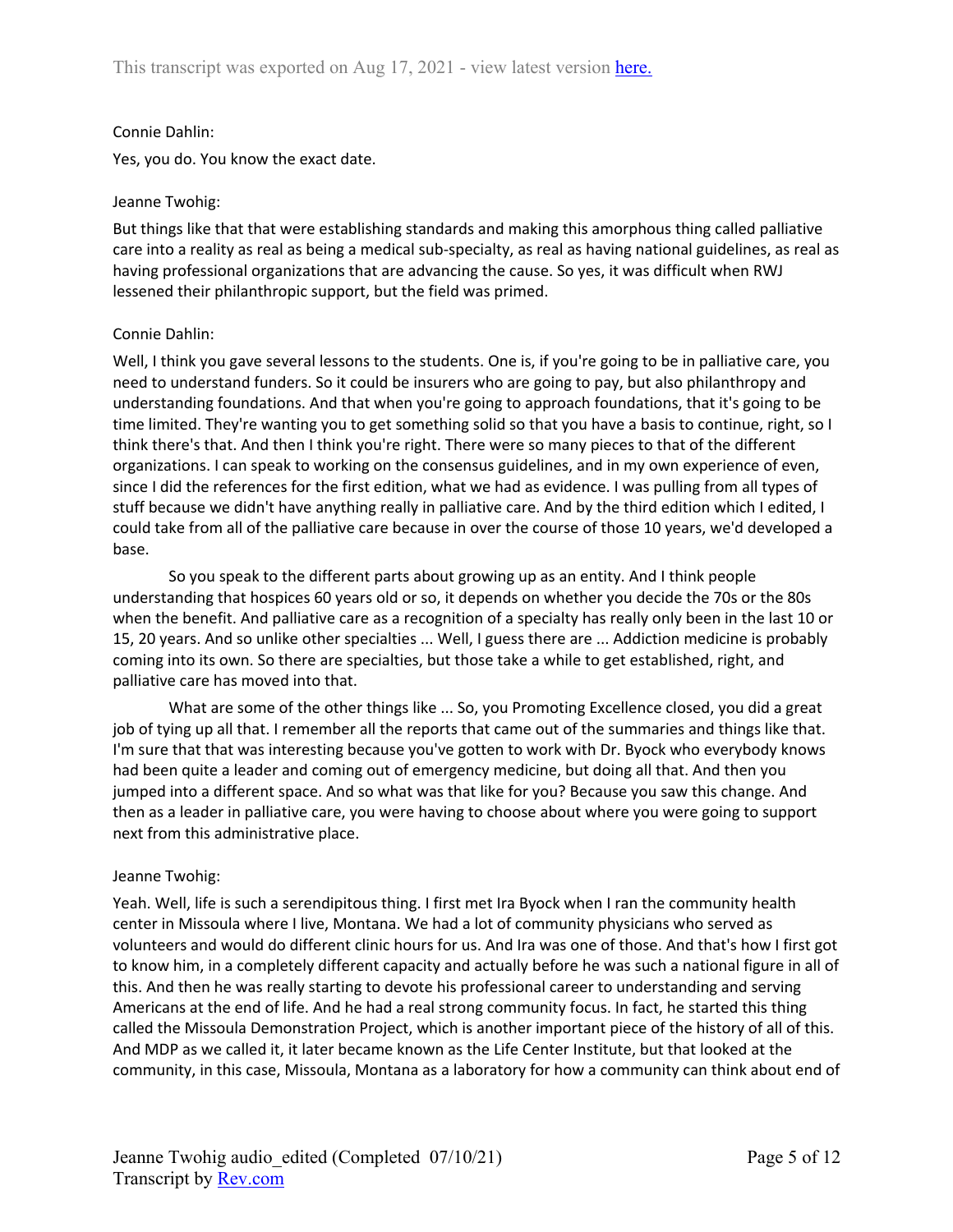life issues, whether it's legally or in the school systems or in our art, et cetera. So MDP was a very vibrant part of community oriented attention to palliative care, end of life care.

So at any rate, I got to know Ira through the community health centers. And then when he was asked to work for Robert Wood Johnson to lead Promoting Excellence, he asked if I would join him on that. Well, serendipitous life, Richard Payne was one of the members of Promoting Excellence as advisory board. And I had become just a huge fan of him and the work that he was doing as a cancer doc neurology, a real leader there and also with a real strong understanding of community, particularly African-American communities, and how to take a look at racial disparities. And so he became the head of the Duke Institute on care at the end of life, and asked me, because my work at Promoting Excellence was winding up, to join him there at Duke.

What was attractive to me about that is the Duke Institute was housed in the divinity school. And the reason for that were various, but it was the only end of life Institute at an academic center that was in a divinity school. And it really gave us license to take a look at the whole person. In fact, there was a saying there at the time that death is a spiritual experience with medical implications as opposed to a medical experience with some spiritual implications. So we were able to take a look at that as well as ... And so my work in program design then was fortified by this enhanced vision of the whole person nature, the what goes on inside the person.

And from a context period, there was a lot of people thinking about that at that time. Christine Puchalski at Georgetown, I'm sorry, George Washington Institute of Spirituality and Health, that was formed to them. And there was a big national meeting probably maybe in around, I don't know, 2007, 2008, where leaders from around the country came together just to try to define what you even mean by spirituality at the end of what language are we going to use, what standards should there be around that? So again, it just shows how the field in that time period was grappling with a lot of issues that have formed the foundation of how we think about things now. So, we did a lot of work with chaplains and chaplain organizations and thinking about how to expand their clinical work as partners with other palliative care team members, et cetera.

# Connie Dahlin:

So you've finished those two projects and you're there. Where do you feel like we are now, given all of those routes that you've been involved in, where do you think in terms of where we are in hospice and palliative care? Solid place, are we still moving towards something, are we missing something?

# Lynn McPherson:

Would you do anything differently?

# Jeanne Twohig:

Gosh, there's a lot in that question. I think one thing that I've learned is that movements take time. And this has been a movement. It's a huge cultural shift that has been in process over the last 25, 30 years. Because at the heart of it is that cultural aspect of how do we as Americans think about our own mortality and learn to talk about it and have dialogue with our providers as partners in these discussions and decisions. And so I view it as a movement. I think for me, it's been eye-opening to realize that there's tipping points all along the way that help push a movement forward. But it takes time to make cultural change. And so the impatient part of me is wanting to be farther along than we are now.

And that said, the last year has I think shown all of us how far palliative care has come. The reason I say in the last year, I think the pandemic has elevated awareness of palliative care. And the field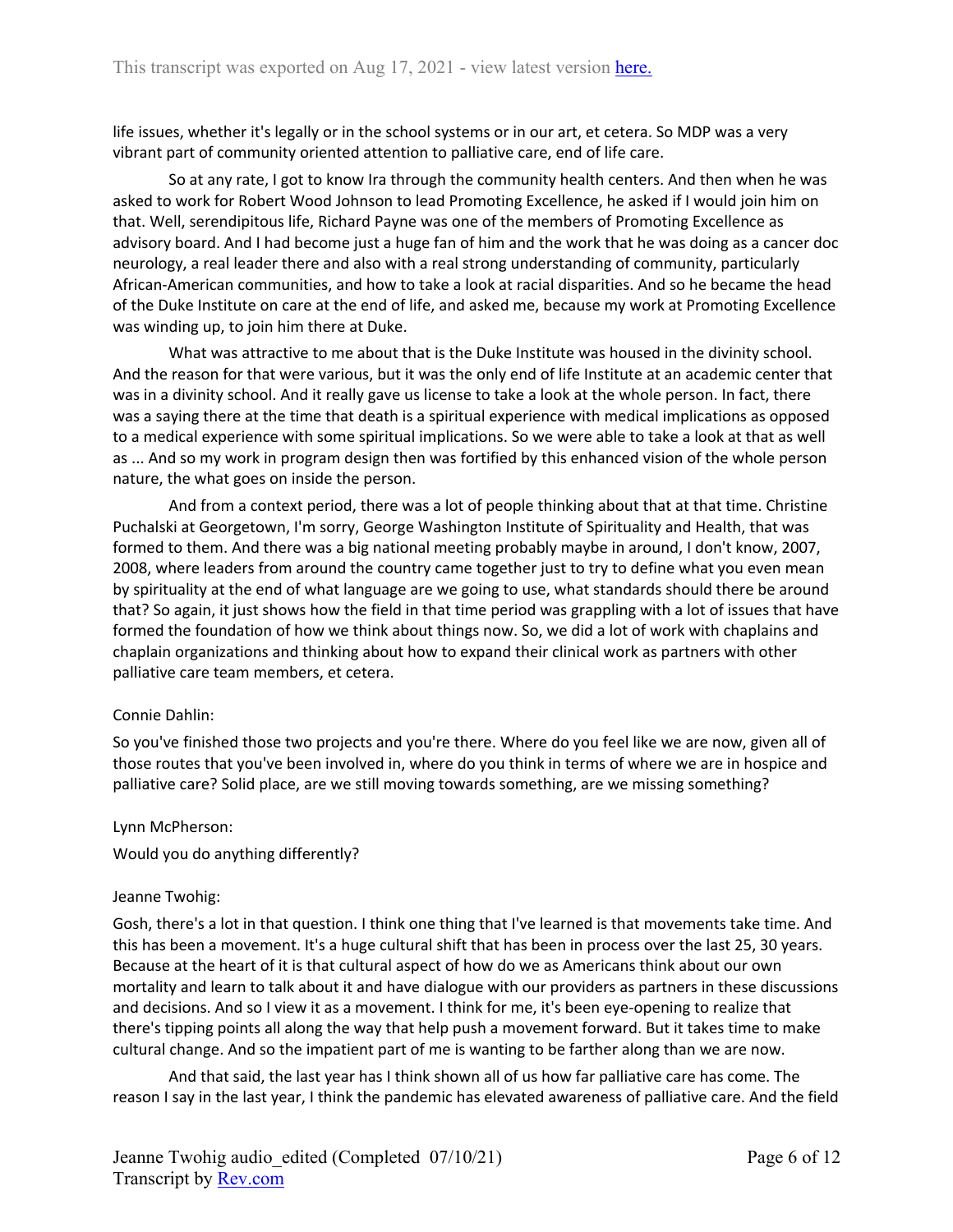was able to respond. The field is so positioned that it really was in a good place to not just attend to the palliative care needs of seriously ill patients but also to step up and in new and more powerful ways support colleagues who were attending to the needs of folks impacted by COVID. So, I think that the inpatient part of me says, "Geez, how can we still be trying to define what palliative care means and how can there still be resistance on the part of some clinicians and administrators and funders to what palliative care offers?" But that's only when I fail to stop and look back and see really how much is in place.

And when you think of things like ... I'm not sure in 2021 what the exact percentage is but I remember around 2020, it was a full 95% of hospitals, over 300 beds, have palliative care programs. Holy smoke, that's a huge benchmark. So there's been tremendous change. And then CAPC's mapping project which sought to map where there's community-based programs shows an amazing, if you envision pins in a map of the United States, there's pins everywhere. So, yes, we want palliative care everywhere. We want it to be easily accessible for patients to have high quality palliative care. And it is happening.

So I think that my prediction for the future is that increased awareness that we've been able to more concretely see in the last year is just knowing it can continue. I think both patients and families are increasingly aware and familiar with how to ask for palliative care. I think there's been a tremendous expansion of what we would call primary palliative care where physicians with other specialties, primary care and other specialties have an increasing understanding of palliative care and bring that as a first line to patients who need it.

And I think that we're learning through the work you and I are doing, Connie, with CAPC and the work of many others around the country, we're learning with more precision what high quality palliative care programs look like. And we can define it better. And the better we can define it, the more sustainably those programs can be crafted. So, I'm hopeful for the future. I think that we need to continue to expand access post geographically and demographically. We still have a lack of equity in terms of who has access to palliative care because of race or ethnicity or geography or sexual preference, the whole gamut of whatever causes folks to be more marginalized and underserved by our health system. I think we've got great work still to be done in that realm.

And I think all of this expansion of palliative care that would be my dream is going to be dependent upon progressive financing and more innovation in terms of how palliative care is funded. And so we need to continue the policy work and the work with insurers to better understand what palliative care is and how it benefits and therefore how and why the value that it brings is worthy of significant funding. So, work to do. But I think spring boarding from a very, very solid foundation.

Lynn McPherson: Can I add a couple of things?

Connie Dahlin:

Sure. Go ahead.

Lynn McPherson:

So, I think we would agree that when you look at internal medicine as a practice that's been around 4,000 years and palliative care has been around, what, 35, 40 years, So I think we would both agree, all three of us would agree, that we've made tremendous strides. And you've mentioned primary palliative care a couple of times now. You've mentioned physicians both times. Do you think we're doing an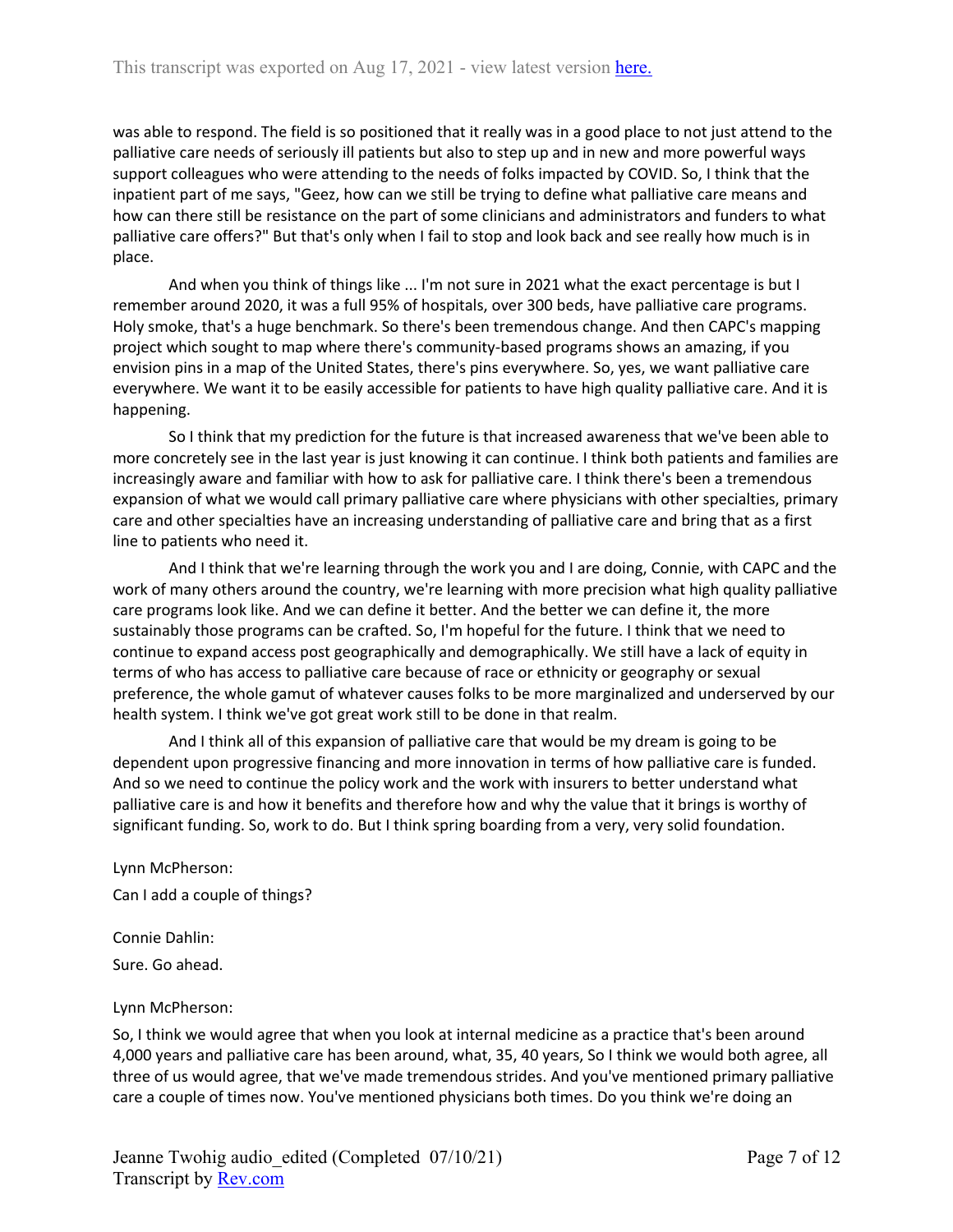adequate job in our schools of nursing, pharmacy, social work, medicine, chaplaincy, in teaching these young providers about the principles of palliative care?

### Jeanne Twohig:

I think, Lynn, that that has certainly changed from when I first started. Again, there's been tremendous work that's done, but is it sufficient? No, I don't think it is. I think there's so many ways in all the professional schools. And I can say going back to my work at Duke, it was a subset of those students in Duke Divinity School who were ... They had to be pretty self-motivated at the time to learn about end of life care and palliative care as we would wish. I think there's tremendous work that needs to be done. And also too, post training. You think of all the clinicians that would benefit from ongoing education, ongoing awareness of the principles of palliative care. The reason why that is so important is because there's too few specialists in palliative care, and we need to be able to reserve those specialists for those patients who need specialty palliative care. There's so many patients who need good palliative care at the onset the same way they need good cardiology care or good internal medicine. So, to answer your question, no, there's more work that needs to be done.

#### Lynn McPherson:

And how do you think we're doing in terms of transitions in care from palliative care and acute care institution to either community-based palliative care or to hospice?

#### Jeanne Twohig:

I'm so glad you mentioned that because when I was thinking about what the future holds, to me, one of the most important parts is exactly that. I think as our healthcare system as a whole, beyond even palliative care, one place where our health system, it breaks down as a system is in care management and adequate transitions of care. And I think palliative care is focused holistically in those ways and understands that the interrelationship that happens among disciplines as patients transition throughout the system, but more work needs to be done there. I think that there's uneven boundaries between palliative care and hospice where that territory can get confusing and dicey for patients as well as for the clinician serving those patients. Same is true with nursing home long-term care settings.

And to me, it's that good management of transitions and good management of care that translates to quality, especially when I think about the patient and family experience. Well, I know when I talk to patients and families around the country and listen to their gripes, at the heart of it is this sense of feeling very alone with a lot coming at them and nobody helping them navigate.

#### Lynn McPherson:

Yeah. I think sometimes people on both sides of that fence aren't even terribly knowledgeable about where the patient's coming from or going to. I know several years ago, I was preparing a talk on transitions in care from hospital palliative care to home-based hospice care from a medication management perspective with my bestie. And I thought, "Oh, this is going to be easy peasy." It was almost the end of our friendship because I was from a hospice perspective saying, "Why didn't you take care of this when they were in the hospital from the palliative care team, why didn't you stop these drugs that are medically futile?" And then she had the same misperceptions about, "Well, why don't you do this in the hospice?" So, it was really, really going on in hammer and tongs. So, I think people needed to be better educated. And I think people don't have that safety patience, don't have that safety net of knowing that where you're coming from has talked to where you're going to.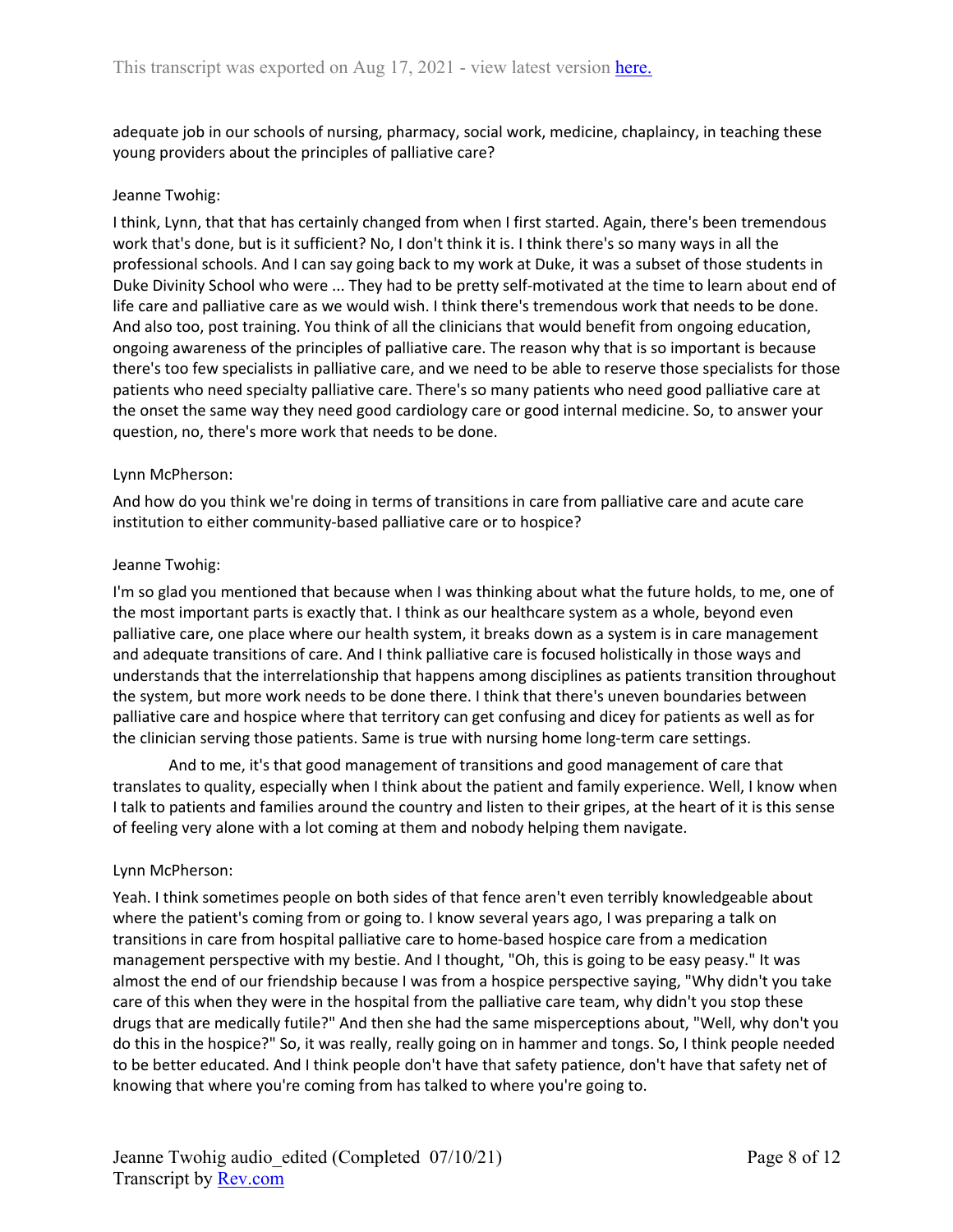# Jeanne Twohig:

Yeah. I love that example because if you think about you and your colleague having different opinions about what should have been done, imagine the patient and family and [crosstalk 00:36:19]. They're the victim of that confusion.

# Connie Dahlin:

I would say, one of the things that's interesting in just my perspective is being one of the people who had been in hospice and then went to palliative care, I was very knowledgeable about how hospice worked, the payment model, all of that, right, so I think when I went into the hospital, I was a better palliative care provider because I knew what was going on in the community. I knew that benefit upside and down. And I also knew that you knew what you need to be with community care, right, I think there is a challenge right now because we have, with few exceptions, our training for palliative care is very much from an academic medical model. People get community experiences, right, but they're not doing that.

I'm trying to work on helping, at least with APRNs, by the nature of practice, don't get me started. It's insane. But before APRNs now go into their nursing masters, they have to declare whether they're going to be inpatient or community. Okay, that's insane, right, because you haven't even had that experience, but that's the way that it's done. And here we are, we have these people we're going to be in the community, but they aren't getting trained in the community, right, and so it's a craziness.

And so one of the things that I have often thought about and really tried to encourage, and in fact, Jeanne when we had our grant for the critical care part was to do this cross training because I have people who still ask me, "Well, don't you need a special license to be a hospice nurse?" It's like, "No, it's still the same license. It's just focusing on that." And I think people don't understand, and I think we haven't done enough for people to go see what it's like from the other perspective, right, and then, Lynn, to your point, I confess. One of my tasks that I hate is when I have to do medication reconciliation, particularly when I have one from what was the clinic to what was the home to what was now? And I'm like going, "I don't even know which one to start with," right, do I pick the one at home or am I assuming that stuff when they are in the hospital will get discharged because we're just doing it now. But you know better than both of us, the things that get started in the hospital [inaudible 00:38:42] are crazy, right?

# Lynn McPherson:

Proton pump inhibitors, perfect example.

# Connie Dahlin:

Or a three parts of a bowel regimen or all the other vitamins. And in my mind, I'm like, "Okay, that's \$10 a pill, that's \$6 a pill," right?

# Lynn McPherson:

Even if palliative care knew the formulary that a hospice was likely to have, we are not going to pay for Oxycontin unless there is an enormous need to use a branded product. We're going to use generic longacting morphine or methadone. So showing some sensitivity to what's coming down the pike. And one of our other interviewees just said, "I love being able to tell the patient going to hospice, hospice will pay for all your medications." I know that CMS would like us to cover pretty much anything that is appropriate and relevant to the tremolo diagnosis or any illness affecting that terminal diagnosis, but we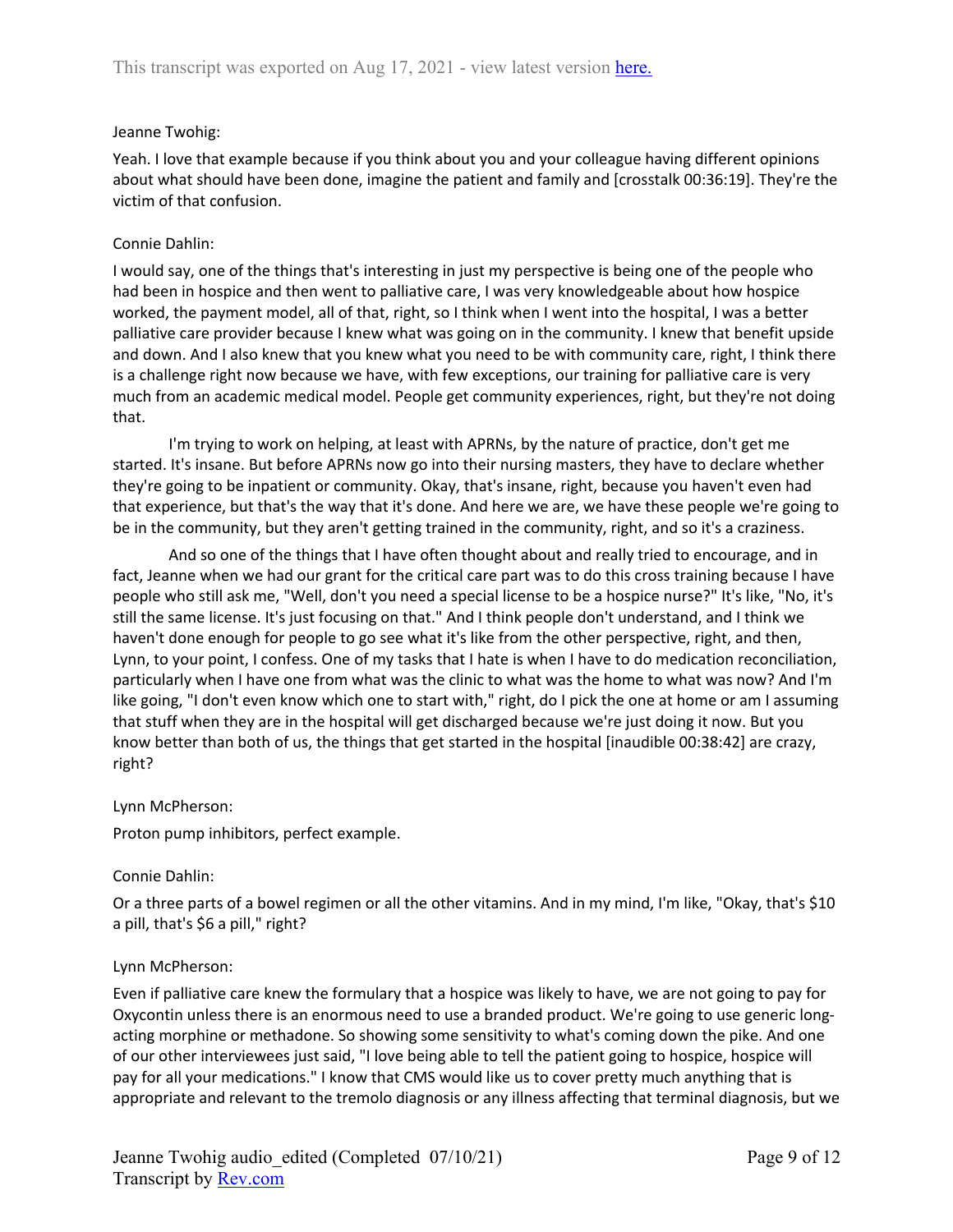don't actually, quote, pay, and I hate when nurses use that word, we will or won't pay for that. It's far more discerning than that.

### Connie Dahlin:

Yeah. So I think that, Jeanne, you bring up all these interesting points that you were talking about where we have been and the Medicare benefit. It's hard sometimes, right, because it's making us make these decisions. And then what happens. And I think for our students to understand that Jeannie and I really like people to think about their community, not just of who the clinical providers are, but who are the service providers, who's doing nutrition, who's doing transportation, who's doing legal services, who's doing translation, who's does respite care? And that's going to differ from every community. And if you don't know your community resources, then that's a problem. And it won't be the same because all communities are different.

And so I think when I think about some of the work that you've done with Robert Wood Johnson and then also working with Duke, it's really about thinking about where are these patients and meeting them and how do we get the resources to meet what they need, which in my mind, and I started off in hospice, so I feel like I can say this, hospice may not be right for some patients. I think that we have this sense that for, A, that we should make all patients goals of care be comfort care, and that may not be what they want. And then we say they have to have hospice, but that's could be not in sync.

And I think about in my own practice with the Temel study, and as you both know, 45% of those patients were mine, I had young people who told me, "I am not going to hospice. I have young children. I want my story to be that I fought with them till the very end that I did not want to die and I did not want to leave you." And I had conversations, but I also knew that when all was said and done, hospice wasn't right for them. And how do we think about that?

# Jeanne Twohig:

I love that. You just brought it full circle as I think about the support study that RWJ funded, and that was multi multi-million dollar study in I guess the mid-90s.

Connie Dahlin: Right. 1995.

#### Jeanne Twohig:

Yeah. And what was it about? It was about prognosis and preferences. And the one thing that we learned was that we didn't have adequate ways to even ask patients and families what it was that they wanted much less to honor what it was that they said. And here we are, the conversation still is asking, listening, believing, supporting. It's if we don't develop that way of knowing what patients and families want and really believing it. And then helping them choose the right plan of care to meet their desires. At the heart of it, that's what it is about.

#### Connie Dahlin:

So Jeanne, in that sense of you've been around and you've seen so many, much, what would be your indicator or a marker that says we've made it?

Jeanne Twohig: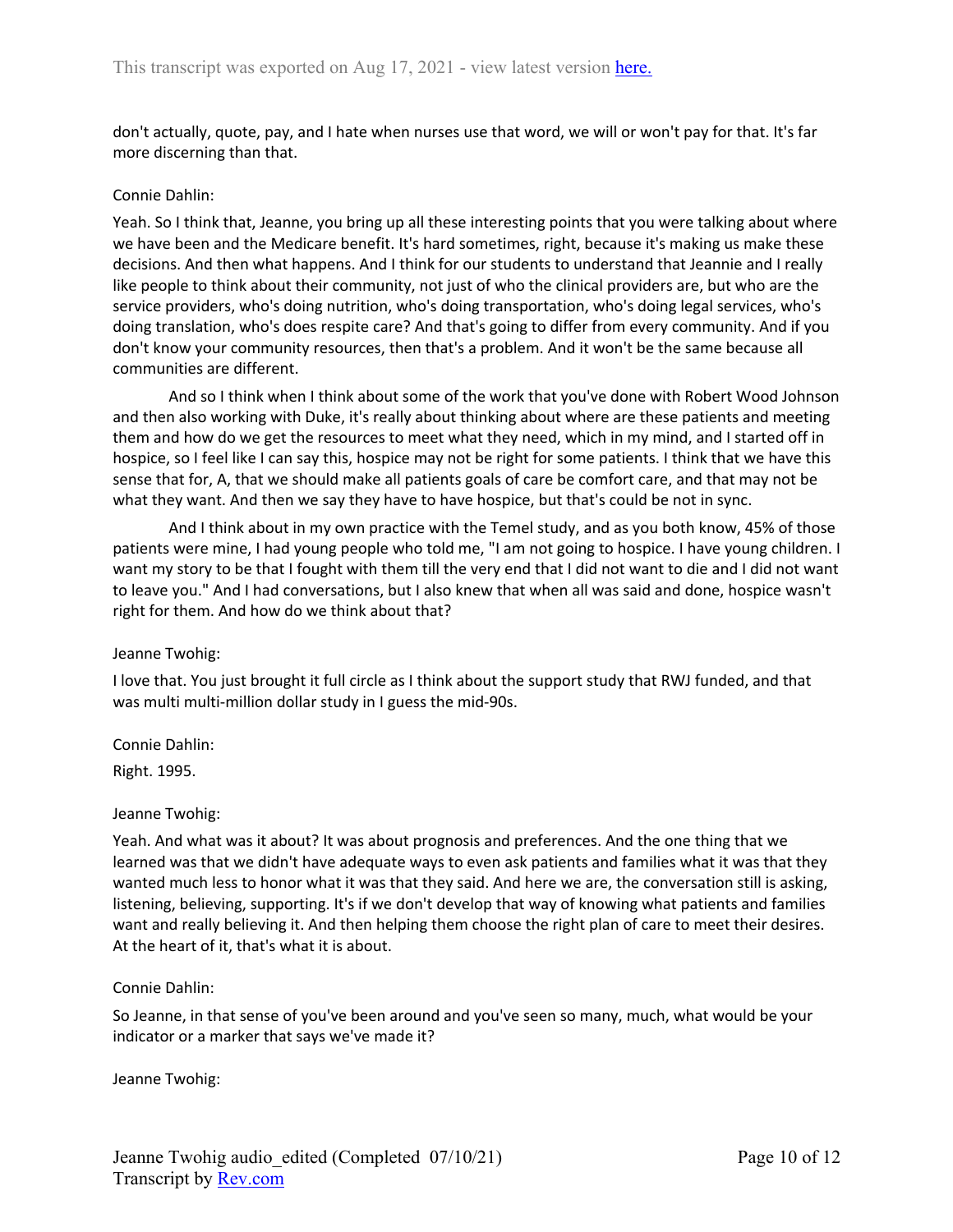I would love to see high quality palliative care available to everyone who needs it. At first I was going to say in every town. Well, that may not be necessary. But, that everyone has access to it in a way that translates to quality. I think telehealth is going to help us a lot with that. Again, the pandemic has been a great boost for acceptance and increased sophistication with telehealth. But to me, it's anyone who needs access to palliative care has it. And when I say that, I want to challenge us all to think about broadening who that who is. I think that there's certain folks demographically in our country that are the recipients of palliative care or hospice care and/or hospice care. And I challenge all of those as providers to take a look at who's in their service area and ask themselves the question, does our patient population reflect the demographics of our service area? And think harder and better about how to get the care to folks that traditionally have not received it. So, I would love to see a broadened new vision of the who and just increased accessibility.

Another thing I want to say, and this is inspired by what you were saying, Lynn, part of my vision I think would be a stronger involvement of pharmacists in all of this. In my experience, the pharmacist is an important colleague who's sort of one step removed oftentimes, and yet they are so central to the quality of care that the patient receives. To really beef up the involvement of pharmacists on palliative care teams I think would be a tremendous benefit to patients-

# Lynn McPherson:

And extending into the community. So if the inpatient palliative care team would just call the community pharmacist and say, "Look, Mrs. Smith is coming back home 90 miles away from the university, and she's on a pretty high dose of an opiate, but this is what works for her. So we just want to call and loop you in and make sure that you knew this was correct and this is what does the job for her." So the pharmacist doesn't, say, holy moly, make a patient feel badly and maybe they don't [crosstalk 00:45:40]. So, I think I agree with you. Of course, I agree with you.

# Connie Dahlin:

So, Jeanne, any other things that you would want our students who will be leaders to think about as they are going forth and becoming leaders in palliative care?

# Jeanne Twohig:

Gosh, a lot comes to mind with that leadership topic. One, I guess, is finding mentors, learning from each other and sharing with each other. It's how we all learn. And there's so much wisdom out there to grab onto. And the other is to really think holistically. Your discipline might be clinical or your discipline might be administrative. It might be research. But, we need all of that. And so a leader needs to not necessarily be subject matter expert in all of that, but develop the relationships with others so that as a leader, the vision is a holistic one. Because like any movement, like any strategy, it's multifaceted and each piece of that strategic pie is important. The financial piece is important, the clinical piece, the research piece, the communication piece, the marketing piece, all of it's important. And as a leader, if you can have colleagues that you can call upon to make sure that your vision as you lead is comprehensive, I think that's to the good of the movement.

# Lynn McPherson:

Yeah. That's great. Even though I think we probably do that already better than any other disciplines. I think there's still room for improvement too.

# Jeanne Twohig: